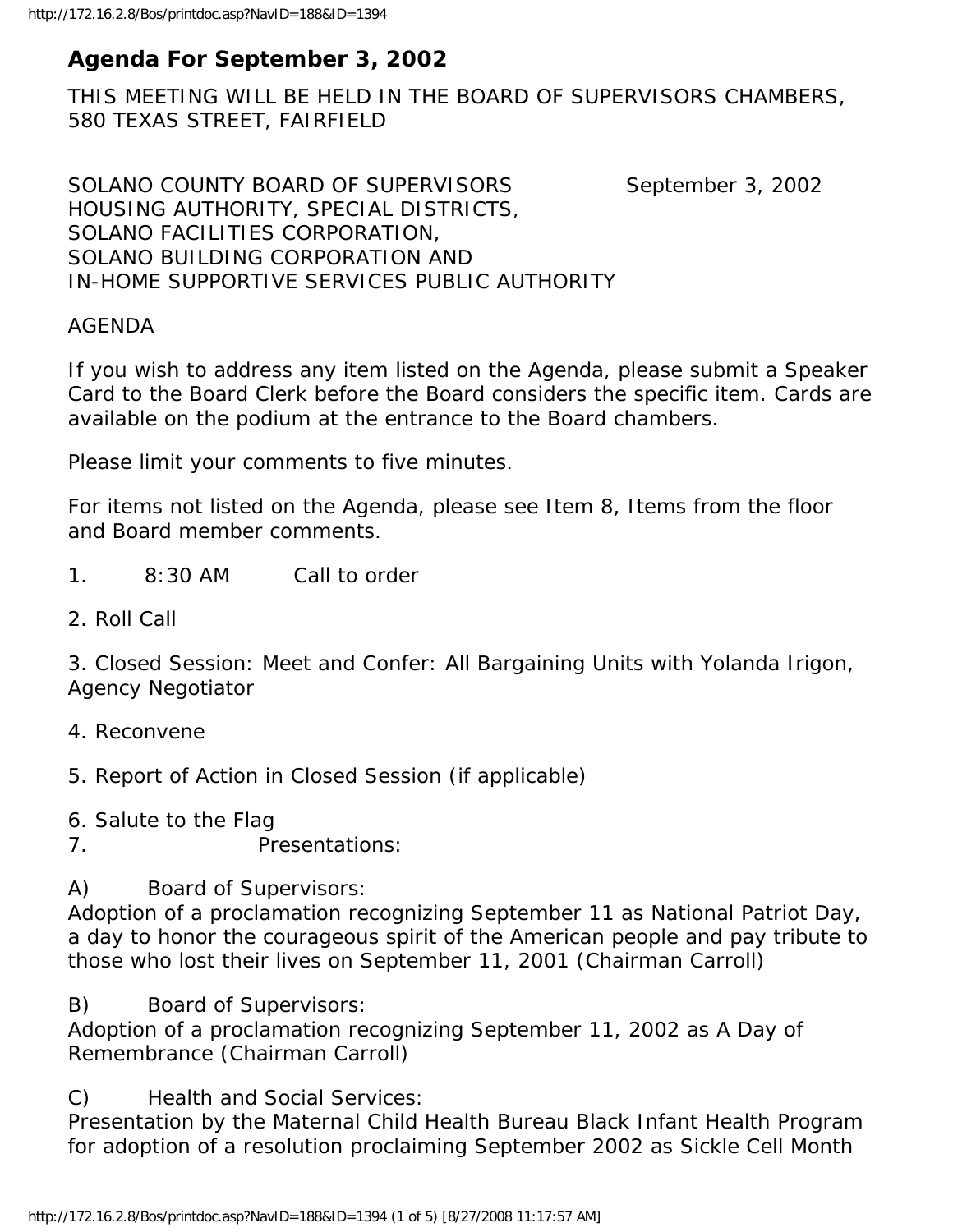8. Items from the floor and Board member comments

This is your opportunity to address the Board on a matter not listed on the Agenda, but it must be within the subject matter jurisdiction of the Board. Please submit a Speaker Card before the first speaker is called and limit your comments to five minutes.

- 9. Additions to or Deletions from the Agenda
- 10. Approval of the Agenda
- 11. Approval of Consent Calendar

The Board considers all matters listed under the Consent Calendar to be routine and will adopt them in one motion. There will be no discussion on these items before the Board votes on the motion unless Board members, staff or the public request specific items be discussed and/or removed from the Consent Calendar. If you wish to address specific items on the Consent Calendar, please submit a Speaker Card before the Board takes action on the Consent Calendar and appropriately limit your comments to five minutes. CONSENT CALENDAR

GENERAL GOVERNMENT

12. Clerk of the Board of Supervisors:

Approval of Minutes:

Board of Supervisors August 6, 2002; Solano County Facilities Corporation August 6, 2002; Solano County Building Corporation August 6, 2002

13. Board of Supervisors:

Adoption of a proclamation designating September 21, 2002 as WildAid Day in Solano County to recognize the need for protection of endangered wildlife and their habitats (Chairman Carroll)

14. County Counsel:

Adoption of a resolution approving a records retention schedule for the Office of County Counsel

## 15. General Services:

A) Approval to execute a Notice of Completion for construction of the Multi-Function Building at Fouts Springs Youth Facility, Stonyford, California with project financing to support the project totaling \$1,458,142 (any excess funds remaining will be returned to Public Facilities Fees Fund)

B) Approval to award a contract in the amount of \$547,739 to State Roofing Systems, Inc. of San Leandro for partial reroofing of the Hall of Justice Building, 321 Tuolumne Street, Vallejo and complete reroofing of the Agriculture/Cooperative Extension/

District Attorney Building, 501 Texas Street, Fairfield; authorize the County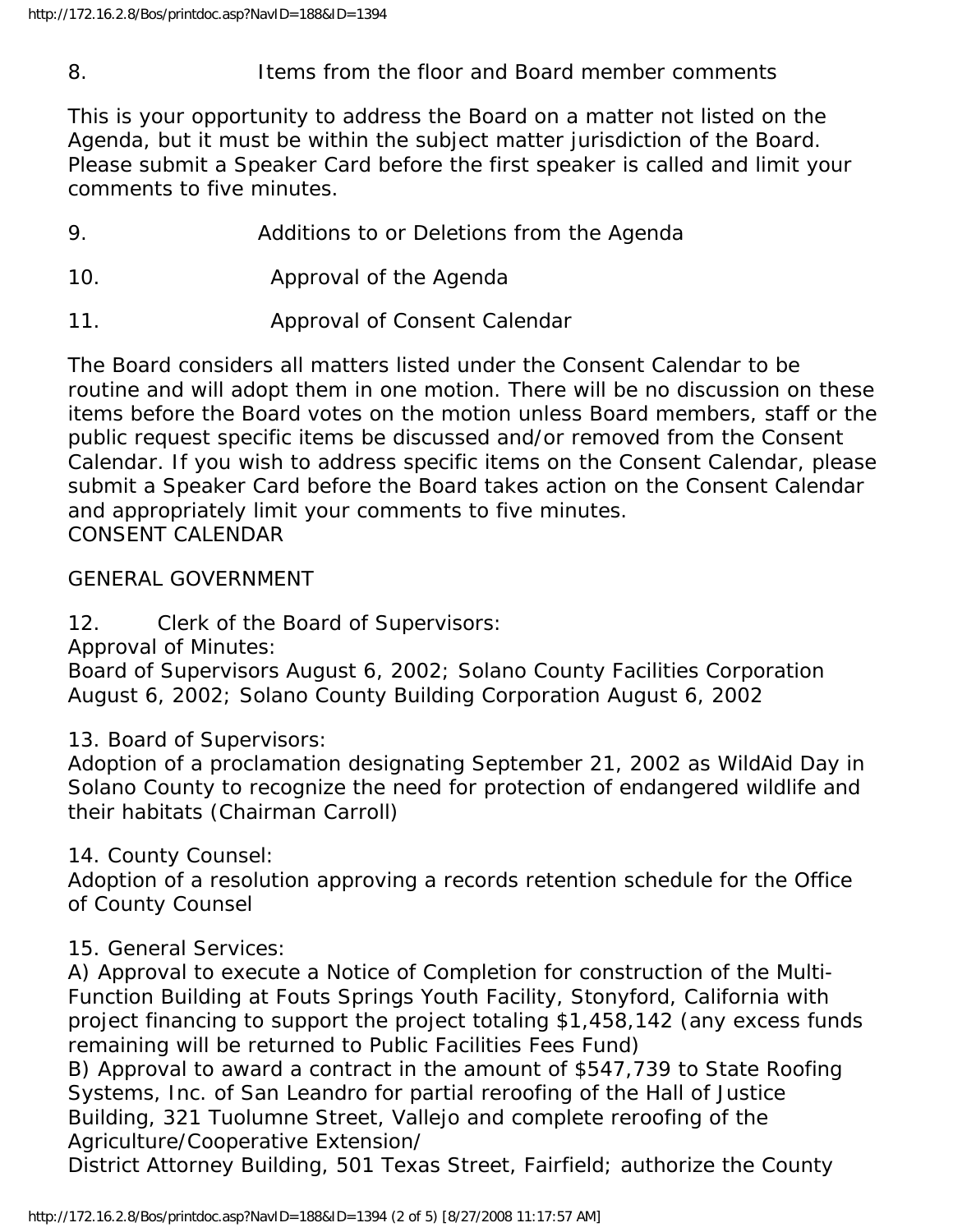Administrator to sign the Agreement; authorize the General Services Director to sign any amendments

16. Human Resources:

Adoption of a resolution amending the Allocation List to add the classification of Special Advocate Program Coordinator; adoption of a resolution amending the Alphabetical Listing of Classes and Salaries to reflect the approximate monthly salary range of \$3,719 - \$4,520

HEALTH AND SOCIAL SERVICES: None

CRIMINAL JUSTICE

17. Sheriff/Coroner/Public Administrator: Approval of a plaque honoring Pauline Aguigui, Cook, for over 19 years of service to Solano County (unable to be present)

LAND USE/TRANSPORTATION: None

OTHER: None

SPECIAL DISTRICTS GOVERNED BY THE BOARD OF SUPERVISORS: None

### SCHEDULED CALENDAR

18. Rescheduled Consent Items: (Items pulled from Consent Calendar above)

A) E)

 $B) F)$ 

C) G)

D) H)

GENERAL GOVERNMENT: None

### HEALTH AND SOCIAL SERVICES

19. Health and Social Services:

A) Consider recommendations outlined in the staff report regarding reauthorization of the Temporary Assistance for Needy Families (TANF) Program (Welfare Reform) (continued from August 27, 2002) B) Receive a report regarding Health and Social Services Substance Abuse Programs and revenue for FY2001/02 and FY2002/03; consider departmental recommendation to fill services gaps in treatment services as identified through the Substance Abuse Redesign Project (continued from August 27, 2002)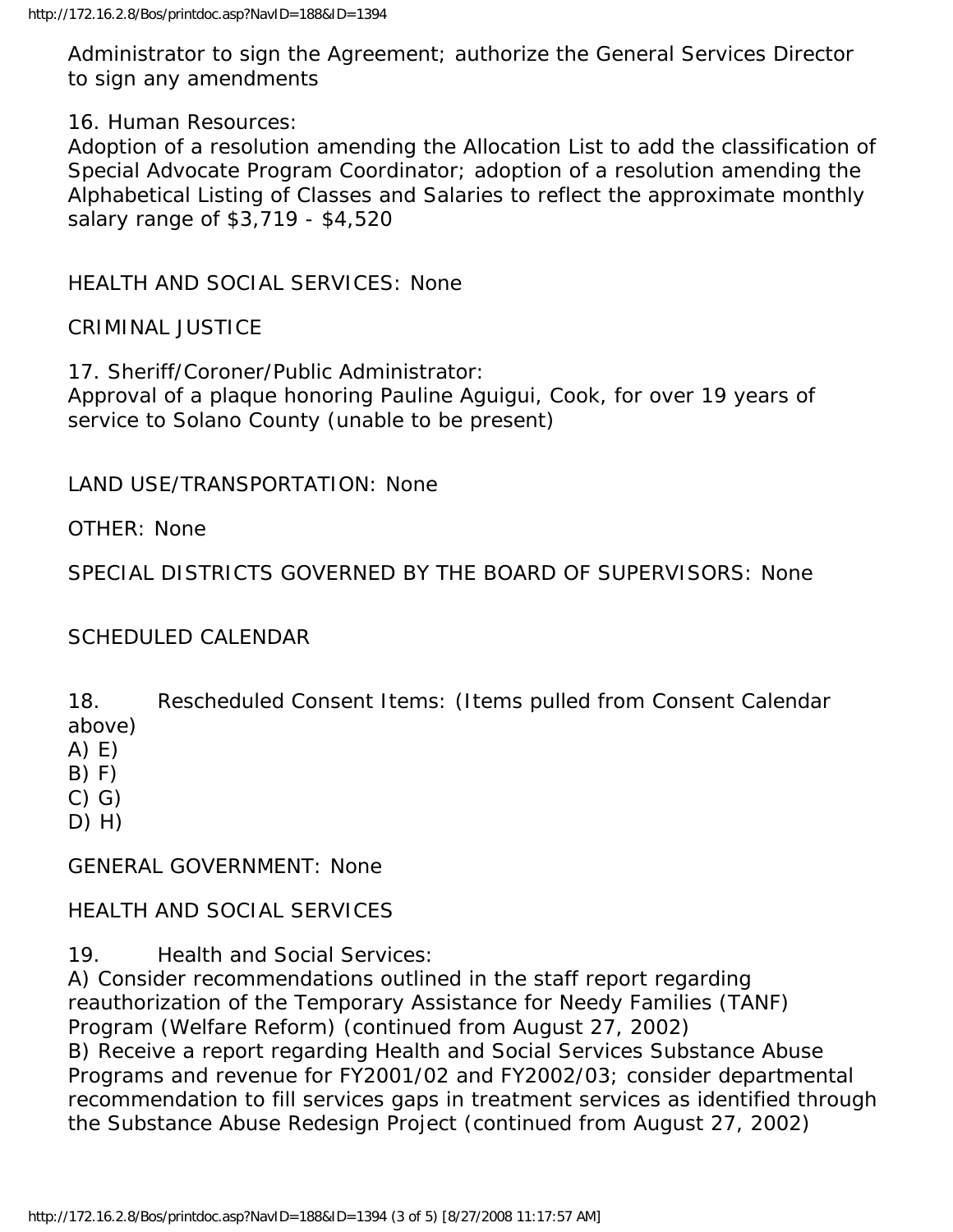CRIMINAL JUSTICE: None

LAND USE/TRANSPORTATION: None

OTHER: None

MISCELLANEOUS ITEMS

20. Appointments/Resignations to Boards and Commissions:

SPECIAL DISTRICTS GOVERNED BY THE BOARD OF SUPERVISORS:

In Home Supportive Services Public Authority

Health and Social Services:

Approve the bylaws for the Public Authority Advisory Committee

#### 21. Adjourn MEETING CALENDAR

9/4 9:30 a.m. BAAQMD, 939 Ellis St., Fan Francisco 9/4 Noon Children's Network, Solano County Health and Social Services, 2101 Courage Dr., FF 9/4 1:30 p.m. ABAG Regional Planning Comm. 9/5 10:00 a.m. Solano County Zoning Administrator, Environmental Management, 601 Texas St., FF 9/5 1:00 p.m. BCDC, S.F. Downtown Center, 425 Market St., San Francisco 9/5 7:00 p.m. Solano County Planning Commission, Board of Supervisors Chambers, 580 Texas St., FF 9/10 9:00 a.m. Board of Supervisors, 580 Texas St., FF 9/10 2:00 p.m. Solano Partnership Against Violence, 1735 Enterprise Dr., Bldg. 3, FF 9/10 12:00 p.m. Maternal, Child, and Adolescent Health Advisory Board, 1735 Enterprise Dr., Bldg. 3, Gain Conf. Rm., FF 9/11 6:30 p.m. SIDS Advisory Committee, 300 Hospital Dr., Basement Classrooms, Vallejo 9/11 6:00 p.m. Solano Transportation Authority, 333 Sunset Ave, Suite 230, Suisun 9/11 9:00 a.m. Yolo-Solano Air Quality Management District, 1947 Galileo Court, Suite 103, Davis 9/11 6:15 p.m. Solano County Fair Board of Directors, Administration Building, Solano County Fairgrounds, Vallejo 9/11 6:00 p.m. Alcohol and Drug Advisory Board, 1735 Enterprise Dr., Bldg. 3, Conf. Rm. 1, FF 9/12 1:30 p.m. Emergency Medical Care Committee, 1735